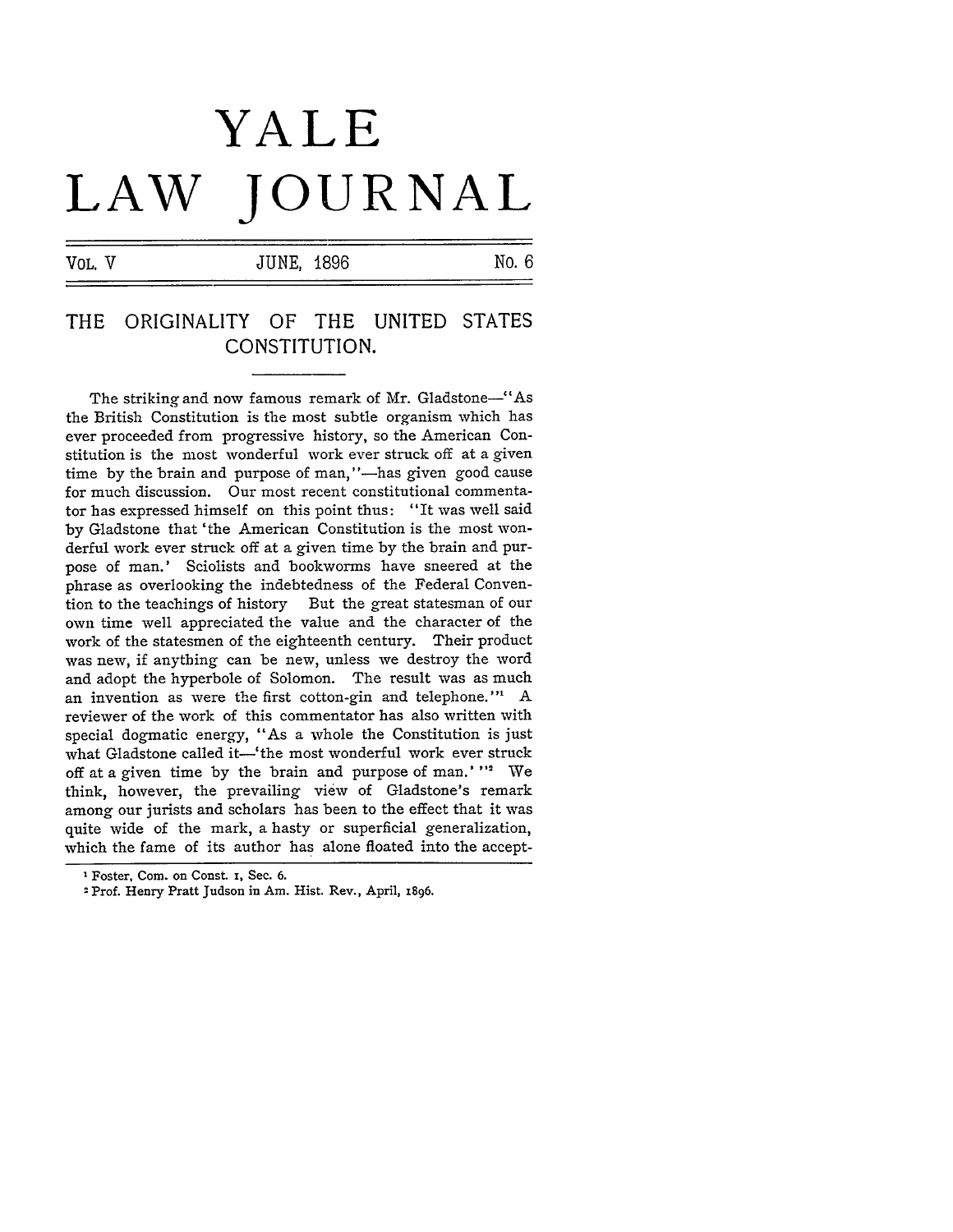ance of the uncritical or uninformed. The very emphatic opinions of the two authorities now mentioned make it possibly worth while to examine the point again.

Much depends in this case as in most cases on the meaning attached to words. If an agreed or true meaning can be found for the words used here by Mr. Gladstone, and if the same can be done for the language used by Messrs. Foster and Judson, as above quoted, much will have been done towards fair argument and correct conclusions.

Here, as is so often true, the language used is open to more than one interpretation. What does Mr. Gladstone mean **by** (i) "struck off"; (2) "at a given time"; **(3)** "by the brain and purpose of man?" The whole remark is rhetorically an antithesis; two contrasted ideas are set over against each other -the growth or method of the British Constitution, and the growth or method of the United States Constitution. The measure of one member of an antithesis may often be found in the other. The idea of the British Constitution, intended by the writer here, is an organism resulting from successive historical facts and influences. The contrast to this is the idea of the United States Constitution as a work done and completed at a single point, or within a narrow limit of time. The antithesis is clear-it is between a slow growth on the one hand and a quick manufacture on the other. The one Constitution is represented as resulting from a long train of events and forces, the other as created, "struck off," brought into being, at once, by the effort of a few men working to that end.

Mr. Foster's idea, if his language is faithful to his idea, is, or seems to be, that Mr. Gladstone had reference, in his description of the Constitution of the United States, to the mere combining of elements-principles, practices and methods-already known and developed, and as in a mechanical invention like the cottongin or the telephone, producing a general result properly called new, or in the phrase of the law, "novel." Manifestly Mr. Gladstone had no such notion in mind. His language will not suffer such a meaning. He meant, not that the so-called authors of our Constitution put together political principles and practices already tried and known or familiar, but that they originated political principles and practices or methods pot before known or discovered. He meant this by his antithesis-the British Constitution the product not of individual men acting consciously to such end at a given time, but the product of impersonal forces moving forward in the manner of history to an observed result.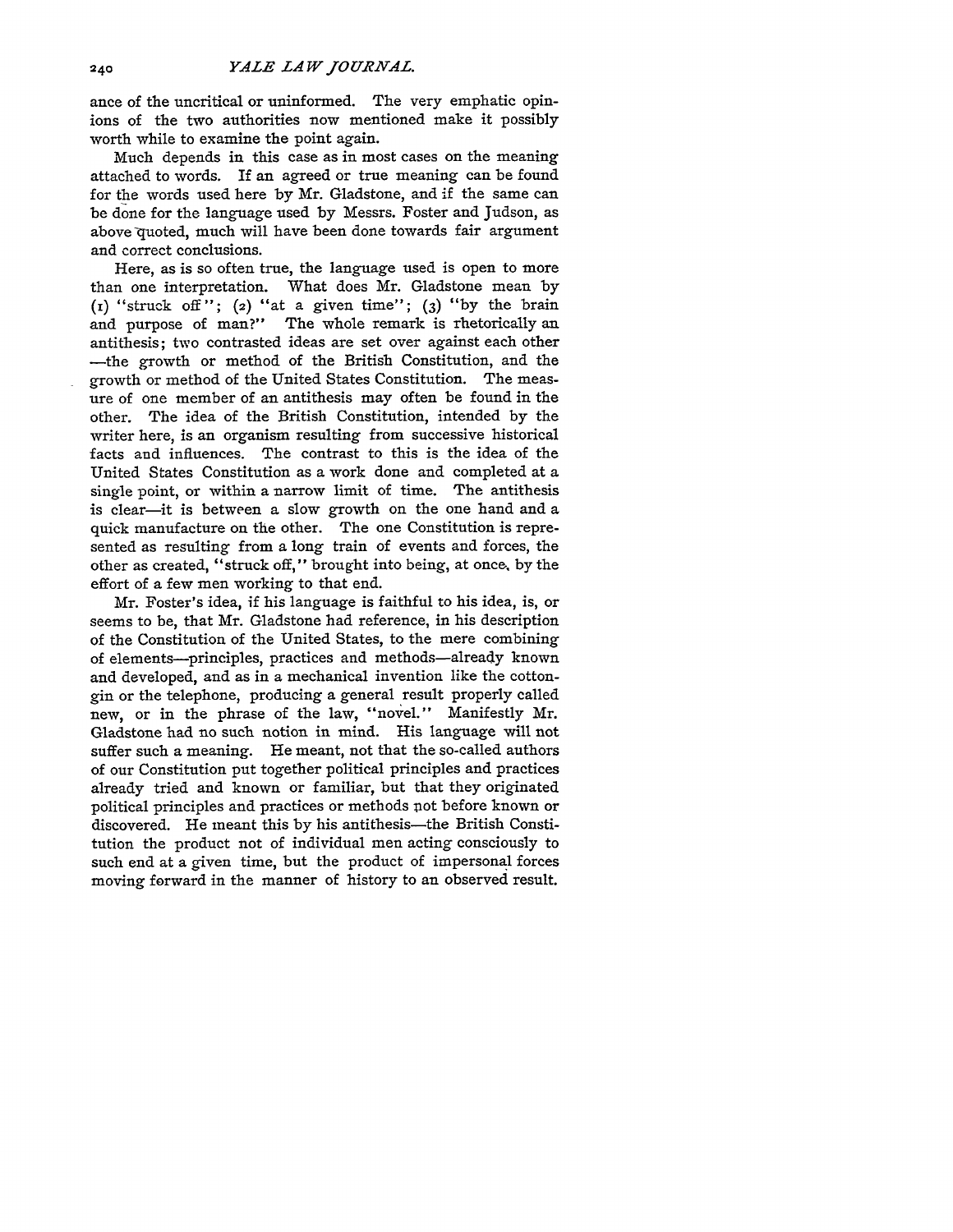Under such a view his antithesis is as a mere piece of rhetoric quite faultless; but if he meant to contrast the processes and results of the impersonal forces of history with the processes and products of mechanical combinations and contrivances, resulting in what is known in patent law as "novelty," his antithesis loses its point and propriety.

What Mr. Gladstone says may, therefore, be correctly stated thus: The British Constitution is the slow result of historical forces and influences; the Constitution of the United States is the sudden result of the creative genius of our men of 1787. Perhaps Professor Judson had such a contrast in mind, but manifestly Mr. Foster had not. The latter's reference to the cottongin and the telephone shows quite another thought. Mr. Gladstone's thought is, not that those who drew the Constitution of 1789, were *ridacteurs,* but creators, discoverers, originators, whereas the British Constitution was not only unwritten, but, as it were, uncreated and unoriginated, save as a result of influences which no one man, or assembly or generation of men, had controlled or guided.

This statement or vindication of Mr. Gladstone's rhetorical attitude and real meaning has been necessary in order that we may see whether his view be accurate or superficial, illuminating or misleading. What we maintain, in opposition to Mr. Gladstone's notion, is that the Constitution of the United-States is as truly the result of progressive history, as truly an organism proceeding from antecedent historical ideas and principles, as is the British Constitution; that the work of the authors of the Constitution of 1789, was not, by contrast, creative and original, but very strictly of a selecting, arranging, and combining nature-a really synthetical, and not an originating, work.

And we may say here, as well as later, that the work of the men of 1787 called for and showed wisdom, sagacity and prescience of an order as high as if 'they had set themselves to contrive and create new methods and principles of government. In truth, it showed far greater wisdom. On another occasion the present writer thus expressed his view of this point:

"The wisdom of the authors of the Constitution of 1789 lay, be it ever remembered, in following no fascinating theories of natural right and justice, nor brilliant philosophical speculations upon the nature of society and government, but in a profound knowledge and application of the familiar, homebred. hard-won, slowly maturing results of the political life and experience of the American people as colonies and as States under the Confederation. The authors of our political and judicial systems wrought with materials furnished by that long, symmetrical. Providential training which, through a century and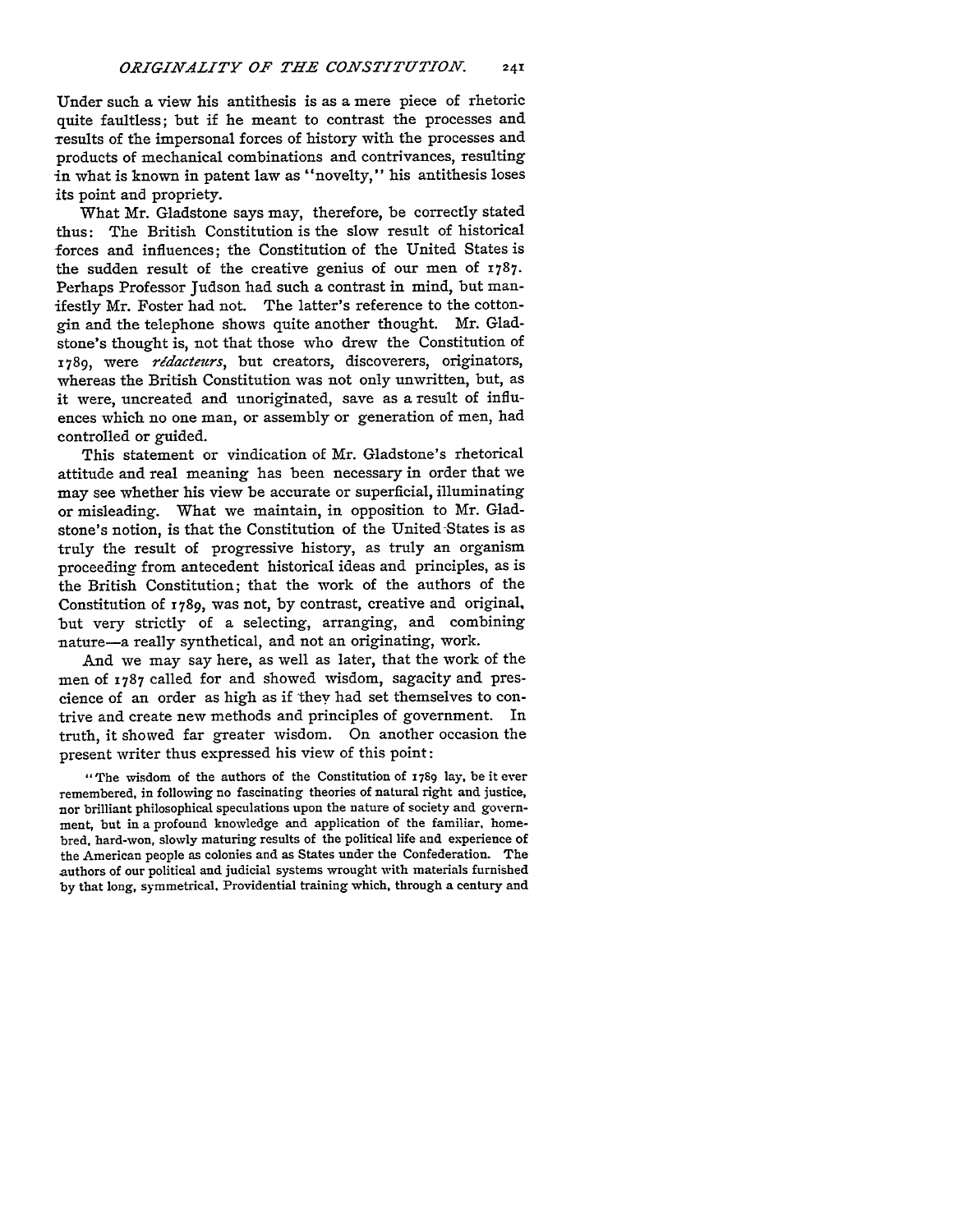a half of feeble and futile confederation had schooled them for their sublime task of'preserving and perpetuating their local governments through familiar local agencies, and yet binding them all, by indivisible bonds, into one harmonious Plural Unit. Honored be their memories! Their abounding and unselfish patriotism; their grave and serene trust in their cause; their lofty and invincible faith in human nature; their brave and unshaken confidence in our capacity for self-government; but more than all, except their antique and severe public virtues, their simple reliance on what history and ex had taught them!"<sup>3</sup>

What, now, are the evidences which go to determine the issue we have above stated? Generally, they are the facts which support the general conclusion that all the methods and principles, with but one important exception, which were combined and wrought together into the Constitution of 1789, were well known and, we may fairly say, familiar, in theory and practice before **1787.** The exception is the method provided in our Constitution for the election of President and Vice-President. It is even stated on good authority that "that was borrowed from the Constitution of Maryland, which provided a similar method for the election of its Senators. **" ' <sup>4</sup>**And it is a most significant and impressive fact that this exception is really the only feature of our Constitution which has become essentially a dead letter, the central idea of this provision having long ago been superseded in practice by a method directly opposite in its effects to the intended effects of the provision of the Constitution. The scheme of the Constitution, in this respect only, may have been an invention "as much as were the cotton-gin and the telephone," but for want of any roots in the past, as well as for want of harmony with democratic tendencies, it fell and passed into innocuous desuetude, while the other chief features of the Constitution, having "proceeded from progressive history," have lived and grown strong and stronger.

Perhaps before going farther it may be well to ask what is meant by the idea which is expressed by the phrase, "proceeded from progressive history." It is rather a misty and grandiose phrase, and in that respect quite characteristic of its authorresounding rather than accurate, rhetorical rather than carefully descriptive. Reduced to common speech, it seems to be intended and understood to exclude to some great degree and in some strict sense the idea of conscious aimor plan or agency of individual men or generations of individual men. It appears to

**a** Const. Hist. as seen in Am. Law, **283** (Putnams, 1889).

<sup>4</sup> Henry Wade Rogers, LL.D., in Const. Hist. as seen in Am. Law 9, citing 2 Pitkin's "Political and Civil History of the United States," 302.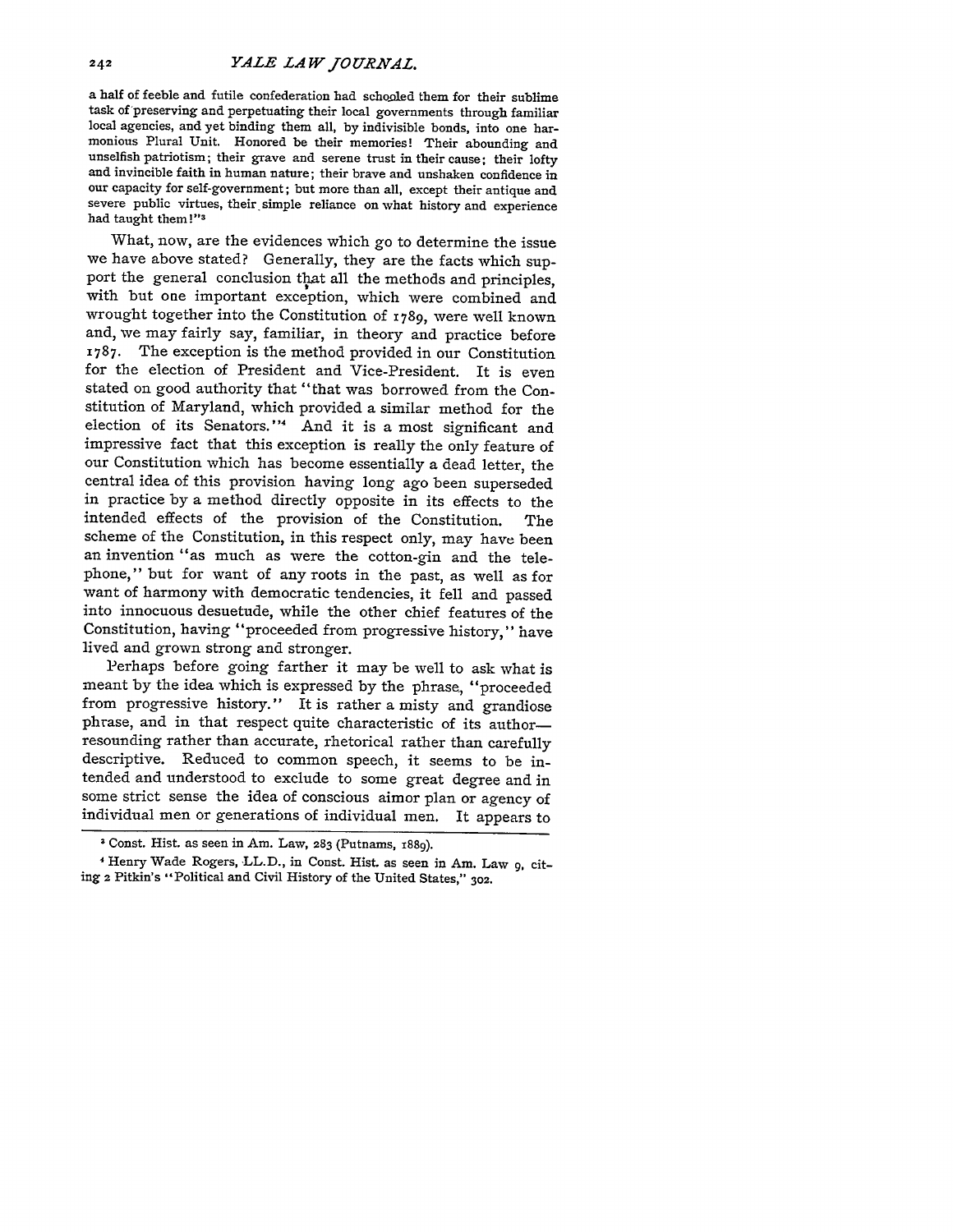be used to connote an order or evolution of results which is directed by higher powers than man's. We do not quarrel here with this abstract notion, but it does not appear how it can be truly applied to the British Constitution in any special sense. It would at times seem that those who use Gladstone's phrases, if not their author himself, conceive of history as some great irresistible force or current, like a pre-historic glacier, carrying in its mass huge boulders which it deposits here and there, which remain as landmarks and guides to succeeding generations of men. Some such vague conception seems to be in the minds of many when the discourse is of the British Constitution. It is far from when the discourse is of the British Constitution. the fact. The British Constitution has been the work of individual men, of separate human hands, of distinct generations of men-statesmen, rulers, philosophers, jurists-all real men whose personalities and names are known and registered. In no other sense is it an historical deposit like a glacial rock or collection of rocks, than that many of the men who wrought it out and fashioned it lived in far-back tracts of history and were rep-<br>resentatives of long successive periods of time. The British resentatives of long successive periods of time. Constitution is not written in one document; its text is nowhere accessible as a whole; its muniments and titles and documents, most of them, cannot be inspected in their original forms like enrolled Constitutions or legislative acts of the day, but this is the most superficial of differences. Progressive history, if it the most superficial of differences. means more than the successive efforts and results of human agents largely self-directed to self-determined ends is a misleading and deceptive phrase, even when applied to the British Constitution.

Our thesis now is—that the separate features of the Constitution of the United States were well-known before 1787, and were in truth products of history, "proceeded," if one pleases so to call it, from "progressive history." The proper limits of this article will not permit much detail in confirmation of this view, but a little may well be said to that point.

Our federal Union is a union of individual States, each State a civil organism complete within itself, once sovereign and independent, and still an organism distinct from the Union or nation. The States existed before the Union and might and doubtless would exist as States after the Union should have passed away." From the States came the Union under the Constitution. The original, historic unit was the State-Massachu-

**<sup>5</sup>** Chief-Justice Chase in Lane Co. v. Oregon, 7 Wall. 76, **78,** and in Texas v. White, 7 Wall. **700, 725.**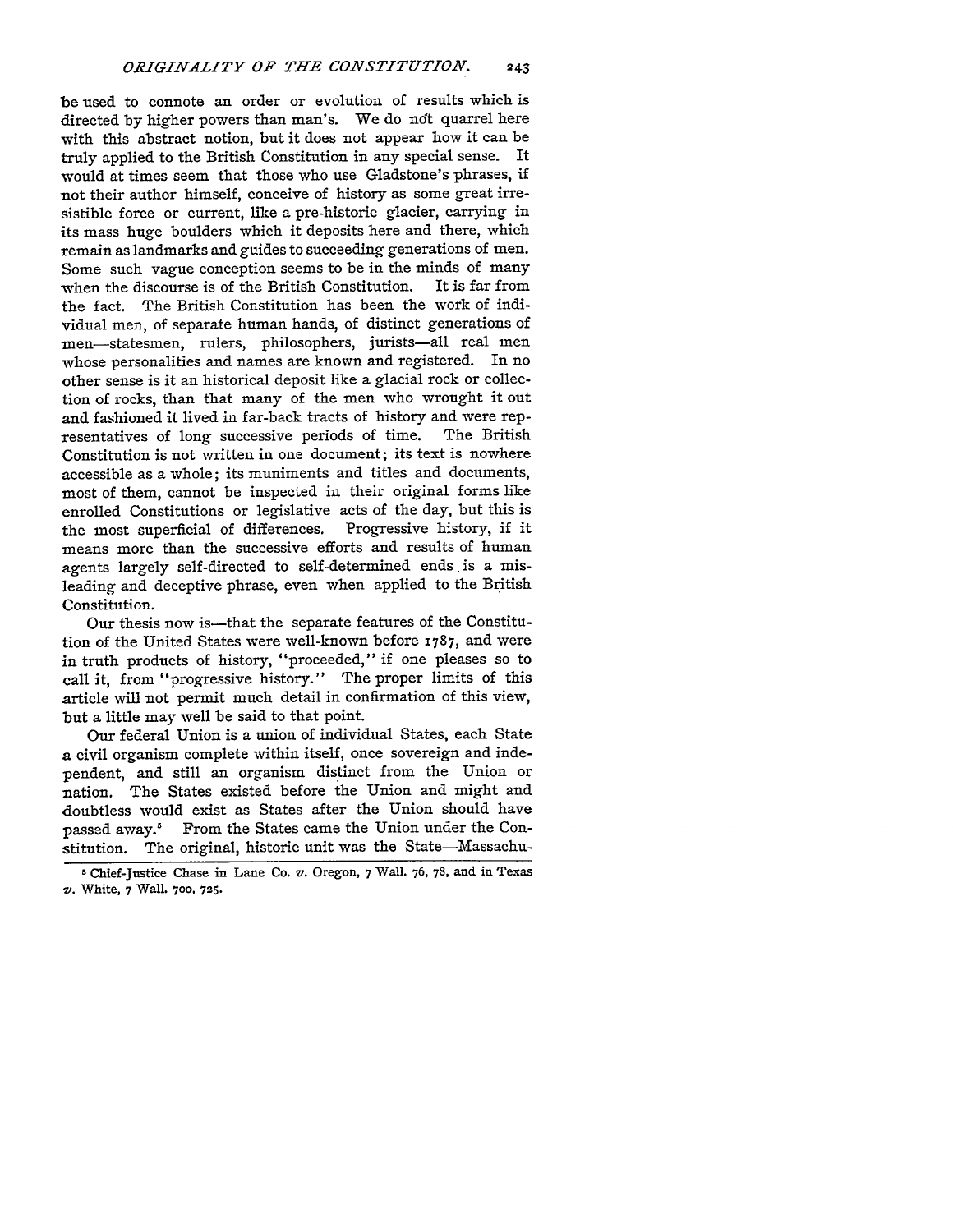setts, Virginia, Connecticut, for example. Any adequate study of the origin of our Union and nation must begin with the States. The American State, Connecticut for instance, is as free and true a growth of history as England herself. She certainly was not "struck off, at a given time, by the brain or purpose of man." She was born and grew, and was not hand-made, or man-made, in any other sense than England was.

Out of States, thus organically produced, came the Union. The tendency and thought which pushed on all the efforts at a union of the colonies from **1735** to **1776,** and finally resulted in the Union of **1789,** was the same historical force which had, moving more slowly, made England, by successive steps out of the village-community, the hundred, and the shire. The attempts at Union in this country were not satisfactory till by a course of training and education-as truly historical, or "proceeding from progressive history," as any force that can be named-the people of the States, recognizing the necessity of a more perfect Union, rose to the great conception and work of our federal Union. Thus, the Union of 1789 is a strictly historical result. The manner and form of the Union are not less so. The men who sat in convention in 1787 did not contrive the union, nor did they contrive its form. These grew out of antecedent experiences of the people and took form from the same influences. The seed-thought of this Union is a power which can act and be empowered to act on the individual citizens, instead of the States as political corporations. Did Hamilton, or Madison contrive this idea or this Union? No more than Henry VIII. or Elizabeth contrived the consolidation of England. One may search the records of the Convention of **1787,** nowhere to find any direct discussion of this idea. The idea was there before the Convention met. It demanded, through the people, simple recognition. It received recognition, and thus the Union became a fact.

The people, on the other hand, enured to local or self-government, by their constant experience as colonists, had come to associate their freedom with their local governments. Here again was the germ of the remarkable feature-the hiding-place of the strength of our system-which gave to the Union only such powers as were needed for certain clearly-defined ends, and retained all else for the original States or the people. Who of the men of **1787** contrived or "struck off" this idea? No man; because the idea was already born, already warm and fixed in the hearts and convictions of the people.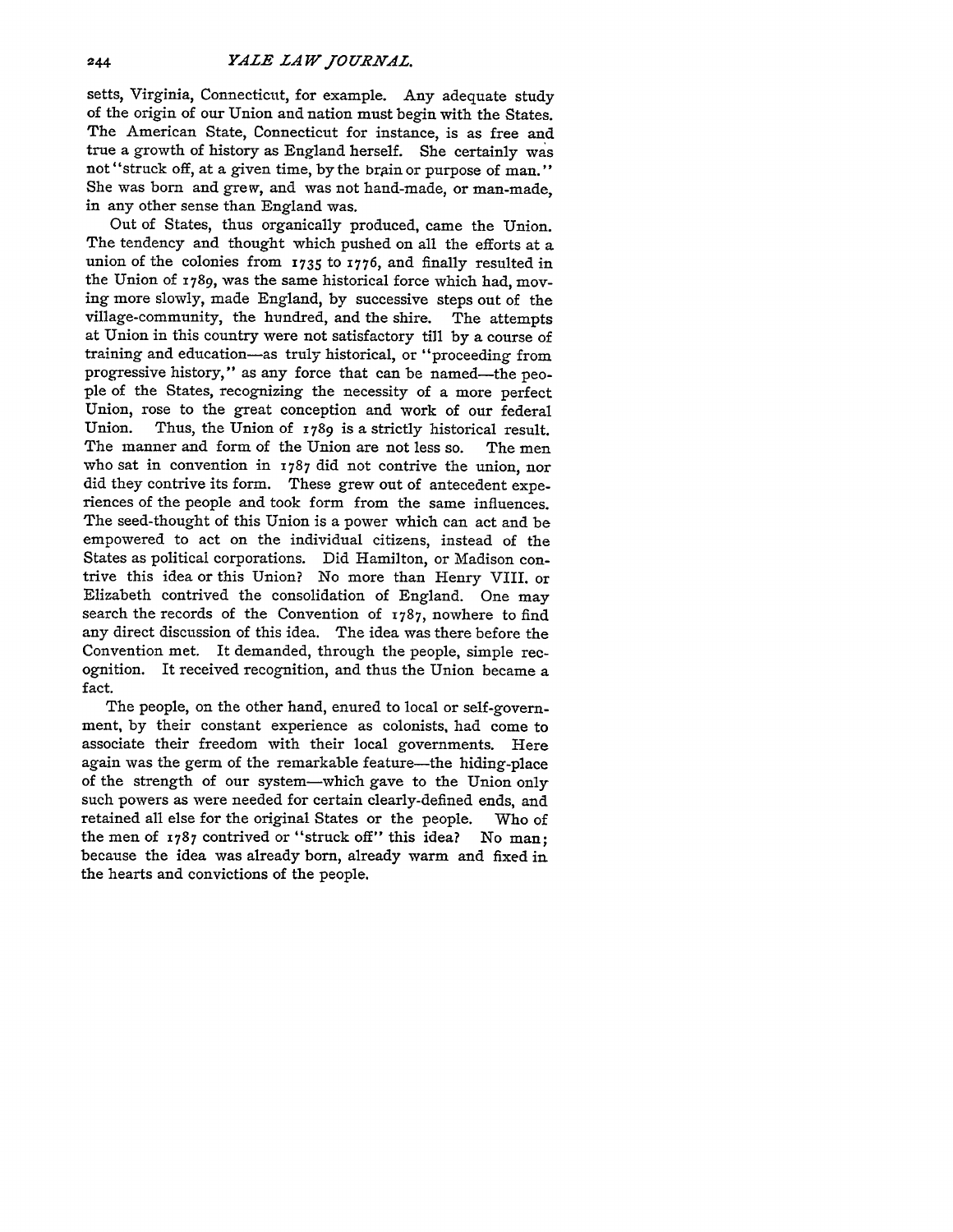The great general features of the three departments of the government-legislative, executive and judicial-and the division of the legislative into two chambers, were in no sense new or untried or unfamiliar; they were the well-known features of most of the State governments. The national judiciary, especially the Supreme Court, is often remarked as peculiar, and Sir Henry Maine has called it, by overstatement, "a virtually unique creation of the founders of the Constitution,' ' " but even this was only the application to the National government of a feature or method already familiar to the States before 1787. In 1787 eleven of the thirteen States had written constitutions, and courts were empowered to pass upon questions of the conformity of legislative enactments or executive acts, to the fundamental constitutions. Says an able writer recently: "Before the Federal Constitution was framed the constitutions of the several States had established supreme courts within their States, and those courts exercised the power of declaring legislative acts void, when in conflict with their respective constitutions, before ever the Supreme Court of the United States asserted a similar power in 1803, in the great case of Marbury  $v$ . Madison," **'** and this writer gives abundant historic evidences of the fact thus stated.<sup>8</sup> This practice or principle was not known at that time in Europe, nor is it now. "In short," says the lastquoted authority, "there is not in Europe to this day a Court with authority to pass on the constitutionality of national laws."<sup>9</sup> But in this country, as has been said, the idea and practice were well established in 1787.

The general constitution of the two houses of Congress was plainly after the models of the House of Lords and House of Commons in England, with only such changes as were already familiar in most of the States. The special basis of representation in the lower House-population-was in accordance with State practice, while equal representation in the Senate was but a concession to the smaller States, due to the exigencies of the occasion and in no sense a work of constructive ingenuity or wisdom. The great provision requiring all revenue bills to originate in the lower House is merely a copy of the hard-won right of the Commons of England.

It has been observed by many eminent writers on this sub-

<sup>6</sup>Pop. Gov't, p. **217.**

Cranch. **137.**

Henry Wade Rogers, LL.D., in Const. Hist. as seen in Am. Law, 9, io. **9** *.1d., n1.*